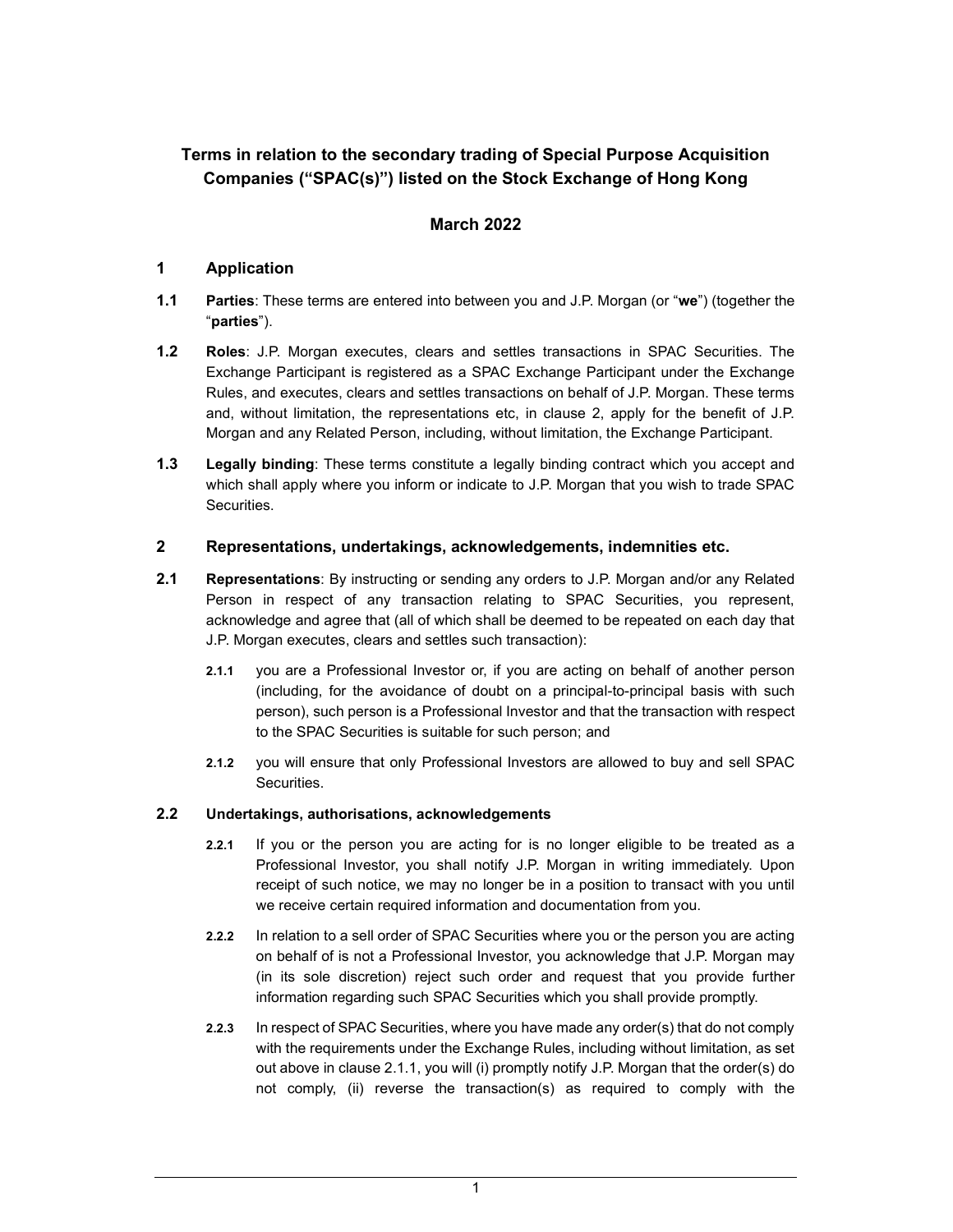requirements under the Exchange Rules and (iii) bear all costs associated with reversing the transaction(s).

- 2.2.4 Notwithstanding clause 2.2.3 above, in respect of SPAC Securities, where you have made orders that do not comply with the requirements under the Exchange Rules, including without limitation, as set out above in clause 2.1.1, you hereby authorise J.P. Morgan at its discretion to sell or arrange for the sale of the relevant SPAC Securities.
- 2.2.5 J.P. Morgan may, from time to time, request you to confirm that your orders to buy/sell SPAC Securities were made on behalf of Professional Investors only. You acknowledge that, if J.P. Morgan does not receive your confirmation promptly, it reserves the right to restrict your account from trading SPAC Securities.
- 2.2.6 You shall refer to the prospectus for each SPAC Security and comply with any other restrictions or conditions imposed on investors.
- 2.2.7 To the extent that the requirements in relation to SPAC Securities as set out in clause 2.1.1 above are amended by the relevant authorities, you agree that these terms will be deemed to be amended correspondingly.
- 2.3 Asset managers: The parties acknowledge that the obligation in clause 2.1.1 with respect to ensuring that another person on whose behalf you are acting is a Professional Investor shall not apply to the extent that you hold an Asset Management Permission and are sending an order in the discharge of an activity captured by an Asset Management Permission. In such cases clause 2.1.1 shall be read as only applying with respect to your status as a Professional Investor, and not that of any person on whose behalf you are acting. For the avoidance of doubt, any orders sent by the holder of an Asset Management Permission that fall outside of the discharge of a relevant activity captured by a Asset Management Permission shall engage the restriction in clause 2.1.1. To the extent any further interpretative guidance on the subject matter of this clause is issued by the relevant authorities, you agree that these terms will be deemed to be amended accordingly to reflect that further guidance.
- 2.4 Exclusion of liability: To the maximum extent permitted by applicable law and regulation, and notwithstanding any other provision in these terms, neither J.P. Morgan nor any Related Person shall be responsible for or shall have any liability to you for any damage, liability or loss (including loss of profit) arising directly or indirectly from the subject matter of these terms, unless such damage, liability or loss is a direct result of J.P. Morgan's or any Related Person's fraud, wilful default or gross negligence.
- 2.5 Indemnity: To the maximum extent permitted by applicable law and regulation, you will indemnify J.P. Morgan and each Related Person and their respective directors, officers and employees (together, the "Indemnified Parties") on a full indemnity basis against any claims, demands, actions, proceedings, damages, costs, expenses, losses and all other liabilities whatsoever arising directly or indirectly from the subject matter of these terms including, without limitation (a) any legal costs which any Indemnified Party may incur in connection with any instruction given by you and; (b) any costs incurred in connection with clause 2 of these terms, in each case other than those claims, demands, actions, proceedings, damages, costs, expenses, losses and liabilities which result directly from J.P. Morgan's fraud, wilful default or gross negligence.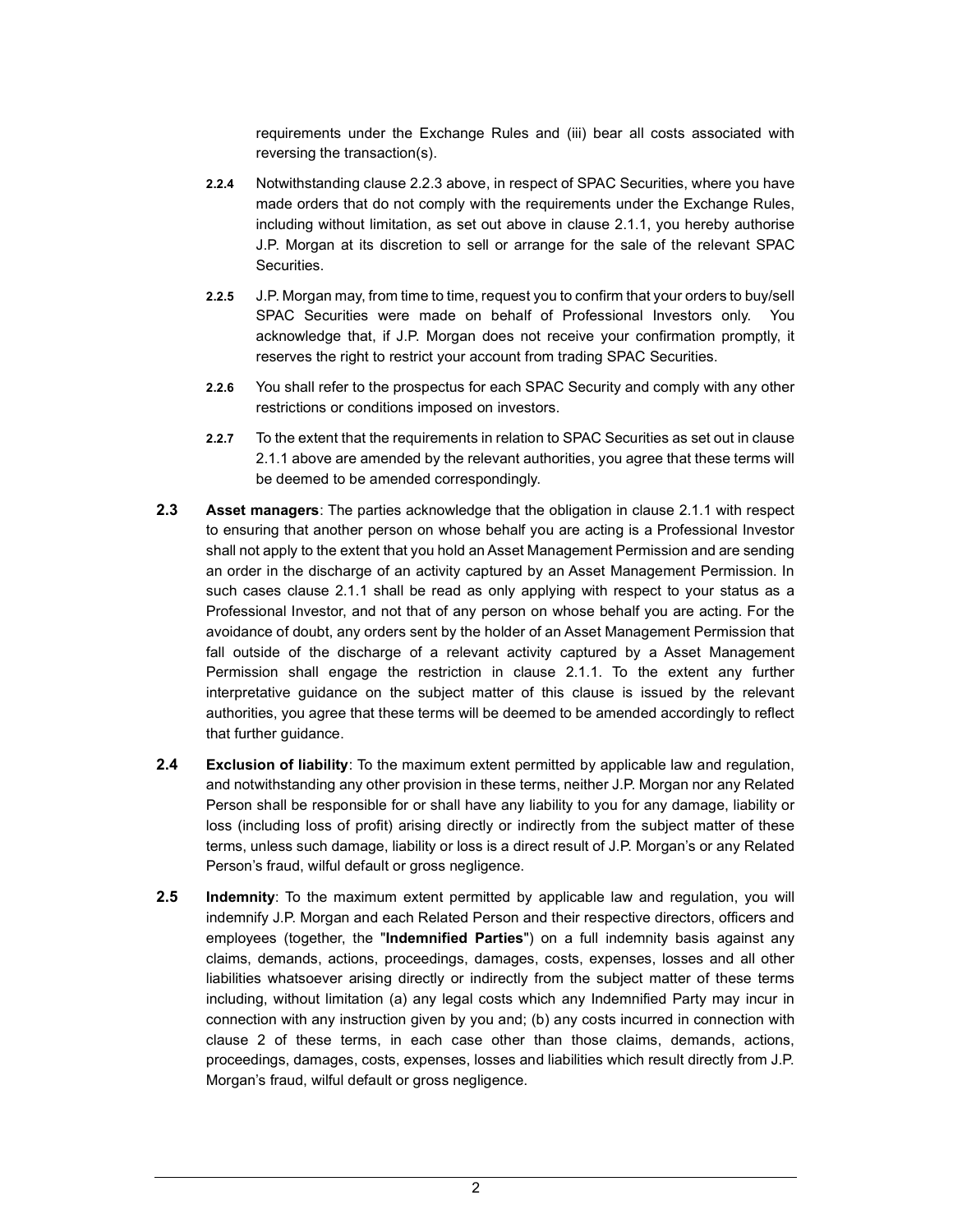2.6 Amendment: J.P. Morgan reserves the right to vary any of these terms by written notice to you.

### 3 Governing law and Jurisdiction

- **3.1** In the absence of any applicable terms and conditions that we have separately entered into with you, the parties agree that:
	- 3.1.1 these terms and any contractual or non-contractual obligations arising out of or in relation to these terms shall be governed by the laws of Hong Kong; and
	- 3.1.2 any dispute, controversy, or claim arising out of or relating to these terms, including the existence, validity, interpretation, performance, breach or termination thereof or any dispute regarding non-contractual obligations arising out of or relating to these terms shall be referred to and finally resolved by arbitration administered by the Hong Kong International Arbitration Centre ("HKIAC") under the HKIAC Administered Arbitration Rules in force when the Notice of Arbitration (as defined in the HKIAC Rules) is submitted (the "HKIAC Rules"). The HKIAC Rules are incorporated by reference into this clause and capitalized terms which are not otherwise defined in these terms have the meaning given to them in the HKIAC Rules. The governing law of this arbitration agreement shall be Hong Kong law. The seat of arbitration shall be Hong Kong. The number of arbitrators shall be three. The arbitration proceedings shall be conducted in English.

#### 4 Interpretation

- 4.1 Supplemental: These terms are supplemental to any applicable terms and conditions that we have separately entered into with you. In the event of any inconsistency between these terms and any other terms and conditions, these terms shall prevail, save in case of manifest error.
- **4.2** Defined terms: The following capitalised terms have the following meanings in these terms:
	- 4.2.1 "Asset Management Permission" means the Type 9 Permission or an Equivalent Permission;
	- 4.2.2 "Equivalent Permission" means a permission to carry on the business of asset management services under the laws or regulations of any comparable jurisdiction outside Hong Kong;
	- 4.2.3 "Exchange Participant" means J.P. Morgan Broking (Hong Kong) Limited;
	- 4.2.4 "Exchange Rules" means the rules of the Stock Exchange of Hong Kong, including, without limitation, Rules 592 and 593 of the Rules of the Exchange in relation to SPAC Securities;
	- 4.2.5 "Hong Kong" means the Hong Kong Special Administrative Region of the People's Republic of China;
	- 4.2.6 "J.P. Morgan" means J.P. Morgan Securities plc, J.P. Morgan SE, J.P. Morgan Securities (Asia Pacific) Limited and/or J.P. Morgan Securities LLC, as applicable;
	- 4.2.7 "Ordinance" means the Securities and Futures Ordinance:
	- 4.2.8 "Professional Investor" has the same meaning as defined in Part 1 of Schedule 1 to the Ordinance;